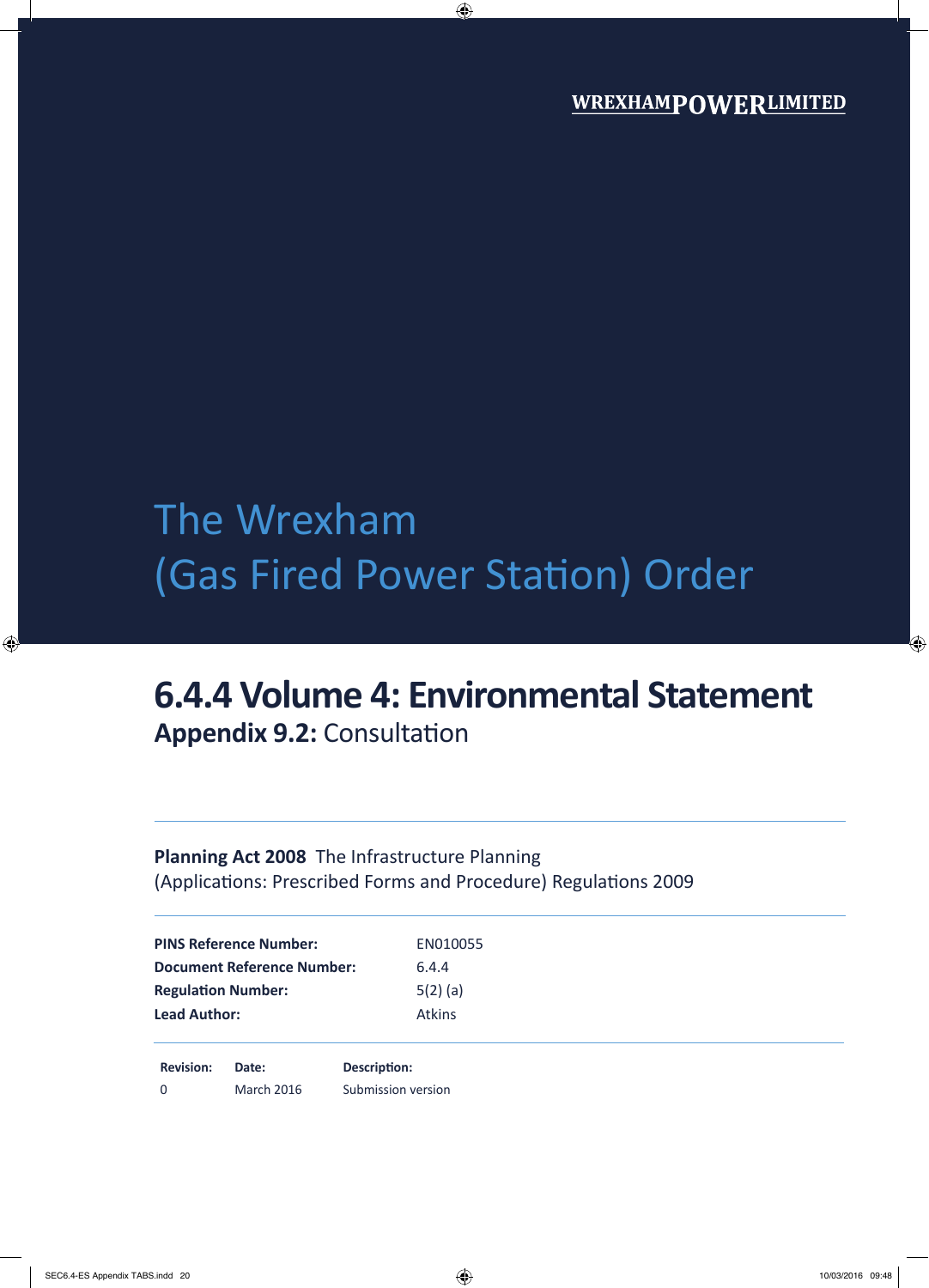## Appendix A9.2 Noise Consultation

#### **APPENDIX 9.2 - CONSULTATION**

#### **Wrexham County Borough Council Consultation – To Ian Jones**

**From:** Ian1 Jones <Ian1.Jones@wrexham.gov.uk> **Sent:** 05 February 2016 16:14 **To:** Milton, Andrew **Subject:** RE: Wrexham Energy Centre

#### Dear Andrew,

I apologise for the delay in responding I am happy that the previous agreed methodology is used, in relation specifically to the gas connection would this form part of the installation for an NRW environmental permit?

Thanks

Ian

**Ian Jones** Team Leader - Environmental Protection / Arweinydd Tim - Diogelu'r Amgylchedd Environmental Protection / Diogelu'r Amgylchedd 01978 297426 Housing, Public Protection and Environment Department, Ruthin Road, Wrexham LL13 7TU Adran Tai, Gwarchod y Cyhoedd a'r Amgylchedd, Ffordd Rhuthun, Wrecsam LL13 7TU

**From:** Milton, Andrew [mailto:Andrew.Milton@atkinsglobal.com] **Sent:** 20 January 2016 10:04 **To:** Ian1 Jones **Subject:** Wrexham Energy Centre

Dear Ian,

As you are aware we have been working on the planning application for the proposed Wrexham Energy Centre and we just want to inform you of some changes as to how we are advancing this.

Wrexham Energy Centre (WEC) comprises a combined cycle gas turbine Power Station Complex (PSC) with integral infrastructure works and an associated Gas Connection.

Previously it was expected that the entire scheme would be subject to a Development Consent Order (DCO), as a Nationally Significant Infrastructure Project. Whilst the Gas Connection forms part of the generating station, for the purposes of the Planning Act 2008 in Wales it does not constitute 'associated development'. A separate application will therefore be submitted to the local planning authority to seek planning permission for the Gas Connection, under the Town and Country Planning Act 1990. However, powers of compulsory acquisition over the land required for the Gas Connection are being sought as part of the DCO application for the Scheme. Each ES topic chapter therefore considers and assesses both the Power Station Complex and the associated Gas Connection individually and then together as the 'WEC'.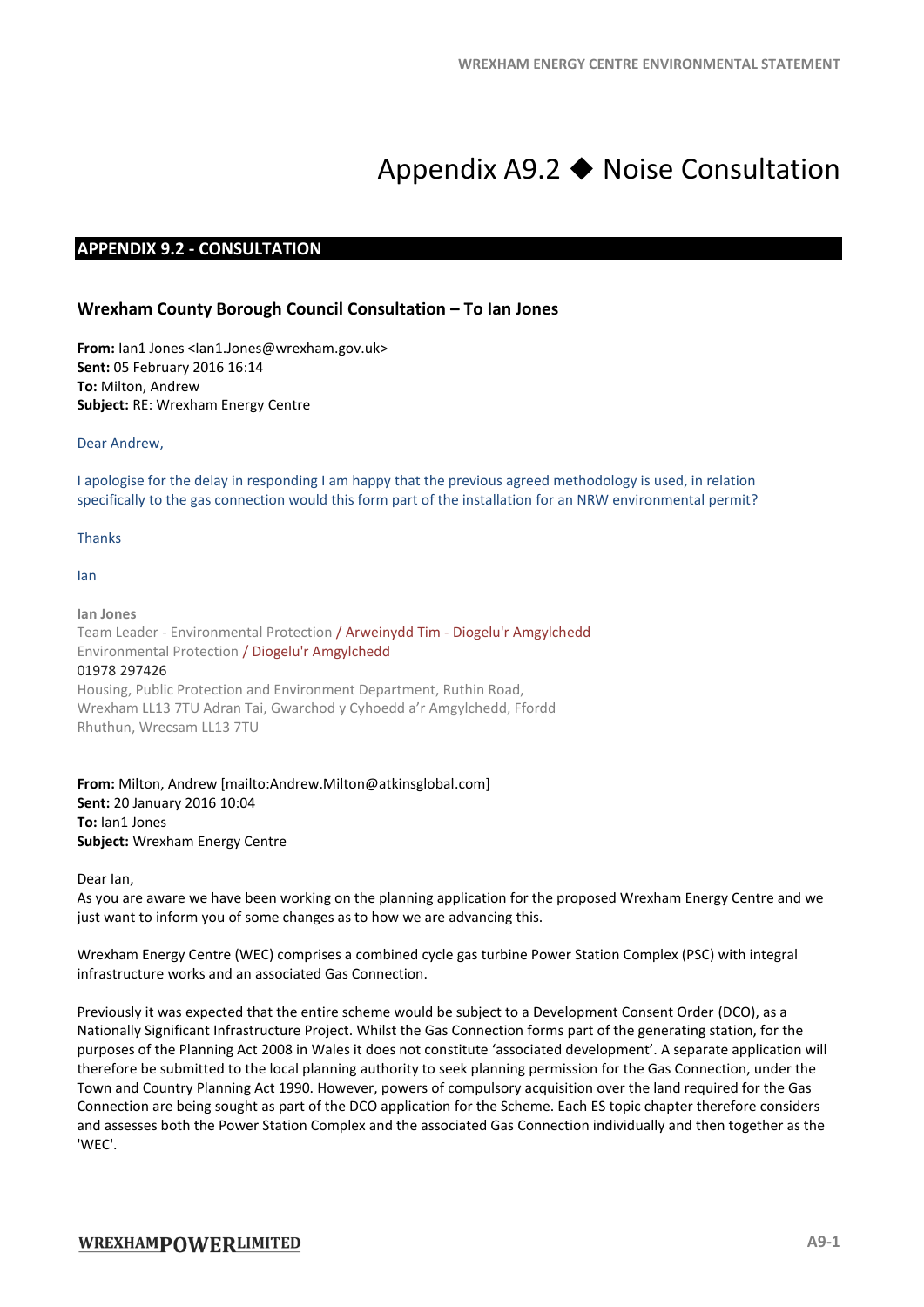Previously it was expected that the entire scheme would proceed under DCO. Whilst this is no longer the case, the assessment itself does not change, as it had already been undertaken taking the PSC and Gas Connection separately and then together. The ES will accompany both the DCO application and the local planning application.

Also I would just like to double check that you are still happy with the assessment methodology that we discussed some time back I have attached the email chains from previously for your reference.

Kind regards, **Andy Milton MIOA(d)** Acoustician, Water, Ground and Environment **ATKINS** The Axis, 10 Holliday Street, Birmingham, B1 1TF **|** Tel: +44 (0) 121 4835528 Email: andrew.milton@atkinsglobal.com| Web: http://www.atkinsglobal.com|

**From:** Ian1 Jones <Ian1.Jones@wrexham.gov.uk> **Sent:** 25 November 2015 10:18 **To:** Milton, Andrew **Subject:** RE: Wrexham Energy Centre

Hi Andrew,

I am the Team Leader for Environmental Protection, we primarily deal with Air Quality, Noise etc, thus if it's in regards to these issues then myself and my team will be happy to assist.

#### Thanks

#### Ian

**Ian Jones**

Team Leader - Environmental Protection / Arweinydd Tim - Diogelu'r Amgylchedd Environmental Protection / Diogelu'r Amgylchedd \_ **Housing, Public Protection and Environment Department, Ruthin Road, Wrexham LL13 7TU**

- \_ **Adran Tai, Gwarchod y Cyhoedd a'r Amgylchedd, Ffordd Rhuthun, Wrecsam LL13 7TU**
- \_ Tel / Ffon: 01978 297426
- \_ Fax / Ffacs: 01978 315701
- e-mail / ebost: ian1.jones@wrexham.gov.uk

**From:** Milton, Andrew [mailto:Andrew.Milton@atkinsglobal.com] **Sent:** 24 November 2015 14:48 **To:** Ian1 Jones **Subject:** Wrexham Energy Centre

Hi Ian,

Just thought I would drop you a quick email to check if you were still the person to talk to about Wrexham Energy Centre when we pick it up again in the new year?

Kind regards,

#### **Andy Milton MIOA(d)**

Acoustician, Water, Ground and Environment

#### **ATKINS**

The Axis, 10 Holliday Street, Birmingham, B1 1TF **|** Tel: +44 (0) 121 4835528 Email: andrew.milton@atkinsglobal.com| Web: http://www.atkinsglobal.com|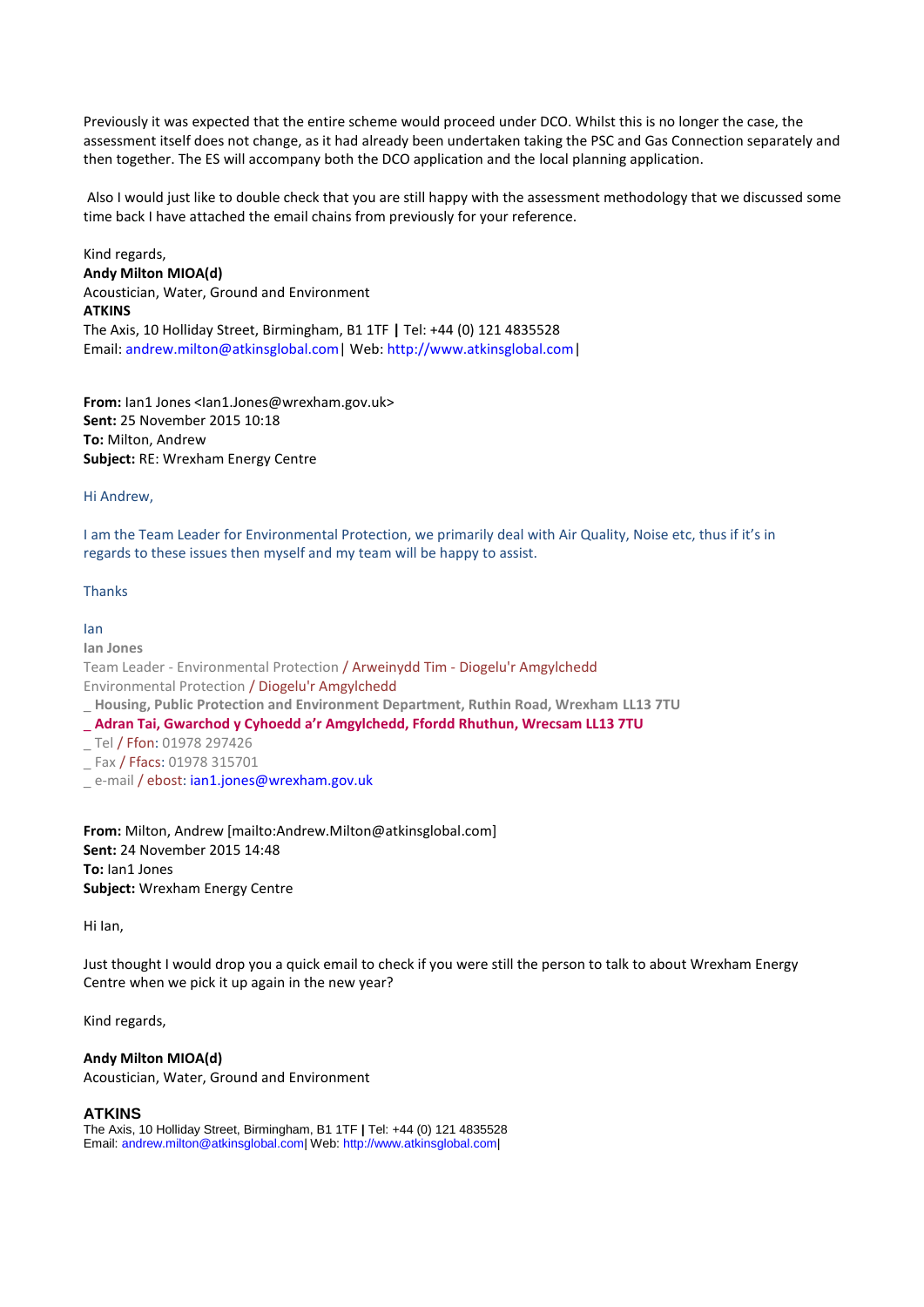**From:** lan1 Jones <lan1.Jones@wrexham.gov.uk> **Sent:** 23 October 2014 10:56 **To:** Milton, Andrew **Subject:** RE: Wrexham Energy Centre

Hi Andrew,

We generally accept national noise guidance, specifically relevant British Standards, DEFRA guidance, Noise Council and TAN 11 guidance etc. We have produced a variety of noise advise sheets, to which the construction advise leaflet will be relevant, with specified hours of working etc, please visit the following link for further information;

[http://www.wrexham.gov.uk/english/env\\_services/environmental\\_protection/statutory\\_nuisance.htm](http://www.wrexham.gov.uk/english/env_services/environmental_protection/statutory_nuisance.htm)

If you require any further information, please do not hesitate in contacting me.

#### Many thanks

#### Ian

**Ian Jones** Team Leader - Environmental Protection / Arweinydd Tim - Diogelu'r Amgylchedd Environmental Protection / Diogelu'r Amgylchedd **Housing, Public Protection and Environment Department, Ruthin Road, Wrexham LL13 7TU Adran Tai, Gwarchod y Cyhoedd a'r Amgylchedd, Ffordd Rhuthun, Wrecsam LL13 7TU**

- Tel / Ffon: 01978 315726
- Fax / Ffacs: 01978 315701
- $\gamma$  e-mail / ebost: ian1.jones@wrexham.gov.uk

**From:** Milton, Andrew [mailto:Andrew.Milton@atkinsglobal.com] **Sent:** 22 October 2014 10:13 **To:** Ian1 Jones **Subject:** RE: Wrexham Energy Centre Hi Ian,

Does Wrexham have any local noise guidance that we should consider while undertaking this assessment?

Regards,

#### **Andrew Milton MIOA(d)**

#### Acoustician, Water and Environment **ATKINS**

The Axis, 10 Holliday Street, Birmingham, B1 1TF **|** Tel: +44 (0) 121 4835528 Email: andrew.milton@atkinsglobal.com| Web: http://www.atkinsglobal.com| Twitter: www.twitter.com/atkinsglobal| Facebook: www.facebook.com/atkinsglobal | LinkedIn: www.linkedin.com/company/atkins | YouTube[: www.youtube.com/wsatkinsplc](http://www.youtube.com/wsatkinsplc)

**From:** Ian1 Jones [mailto:Ian1.Jones@wrexham.gov.uk] **Sent:** 23 June 2014 11:14 **To:** Milton, Andrew **Subject:** RE: Wrexham Energy Centre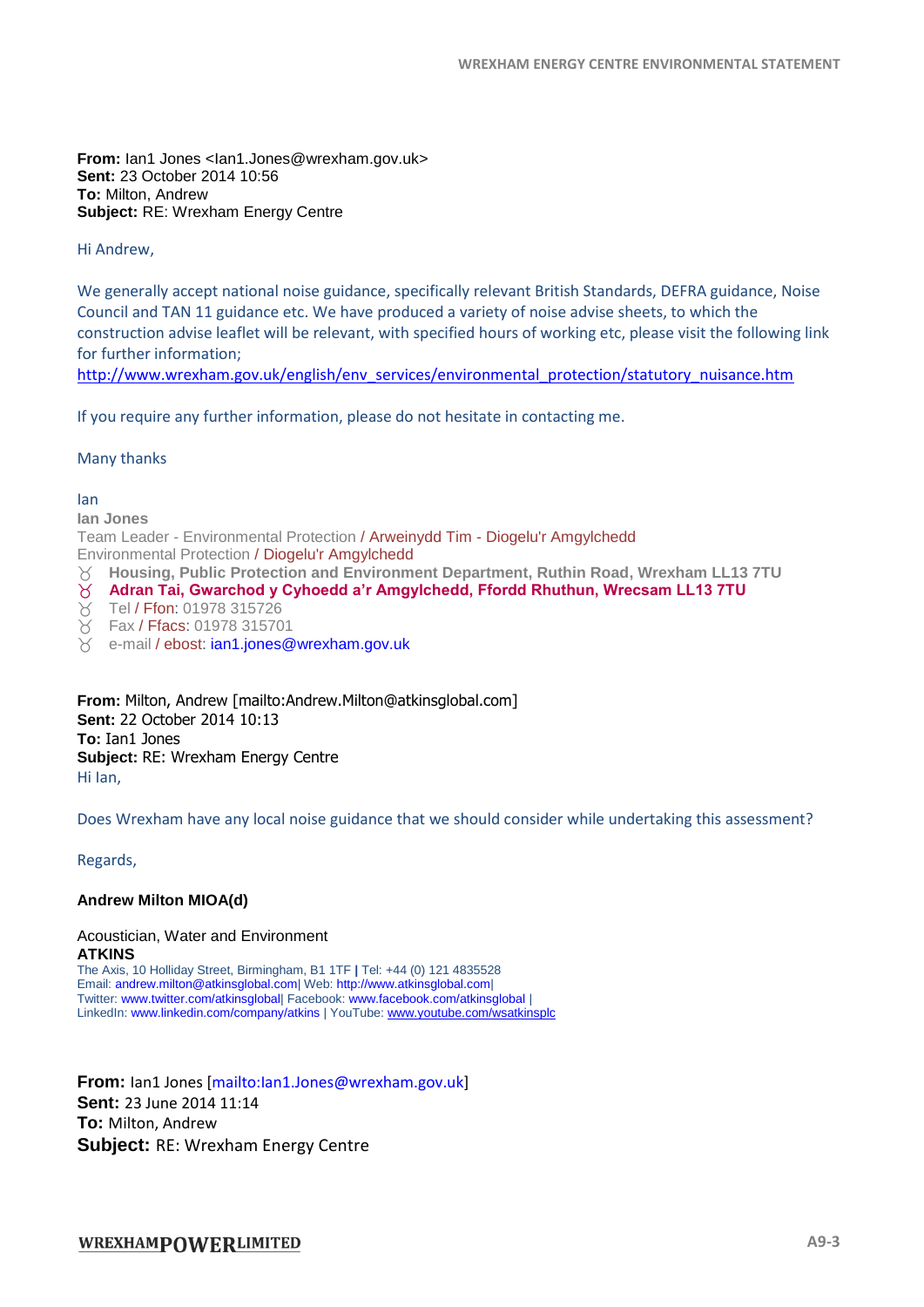## Hi Andrew,

I apologise for not responding earlier, I am happy with the methodology suggested, and I would advise of the following;

- The nearest large industrial premises is Kellogg's, this site is subject to an NRW (Natural Resource Wales formerly Environment Agency Wales) permit and as such any noise complaints would be investigated by colleagues in NRW. There are a variety of industrial premises located on the Wrexham industrial estate subject to NRW and LA permits which may contain noise related conditions. I would also suggest that the majority of the industrial developments on the estate are subject to relevant noise related planning conditions.
- In relation to BS4142, I would advise that the current standard is adhered to. It is important to consider that this proposed development may take some time and reference to the impending new standard may need to be referred to in the future.
- Achieving background noise levels is acceptable at nearest sensitive locations, however it would prudent to confirm these locations beforehand as the nearest domestic properties are likely to be affected by other dominant noise sources.

If you require any further information, please do not hesitate in contacting me.

### Thanks

Ian **Ian Jones** Team Leader - Environmental Protection / Arweinydd Tim - Diogelu'r Amgylchedd Environmental Protection / Diogelu'r Amgylchedd

 $\boxtimes$  Housing, Public Protection and Environment Department, Ruthin Road, Wrexham LL13 7TU  $\boxtimes$  Adran Tai, Gwarchod y Cyhoedd a'r Amgylchedd, Ffordd Rhuthun, Wrecsam LL13 7TU Tel / Ffon: 01978 315726 Fax / Ffacs: 01978 315701 e-mail / ebost: [ian1.jones@wrexham.gov.uk](mailto:paul.herbert@wrexham.gov.uk)

**From:** Milton, Andrew [\[mailto:Andrew.Milton@atkinsglobal.com\]](mailto:Andrew.Milton@atkinsglobal.com) **Sent:** 17 June 2014 16:06 **To:** Ian1 Jones **Cc:** Ekici, Inan **Subject:** RE: Wrexham Energy Centre

Hi Ian,

Have you had a chance to review this yet. We are hoping to get out on site either late this week or early next week (weather permitting)

Kind regards,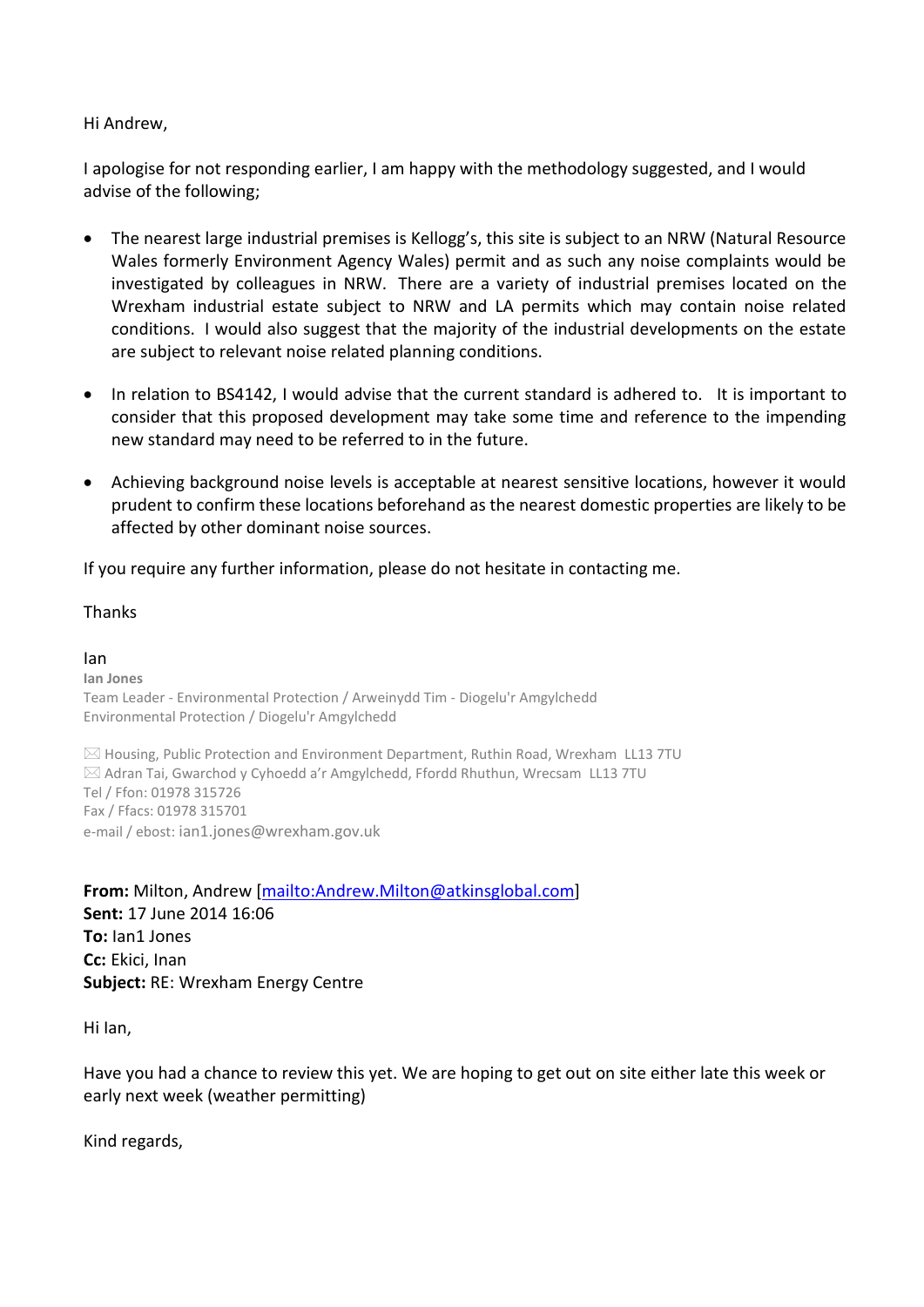## **Andrew Milton MIOA** Technician Engineer, Water and Environment **ATKINS**

The Axis, 10 Holliday Street, Birmingham, B1 1TF **|** Tel: +44 (0) 121 4835528 Email: [andrew.milton@atkinsglobal.com|](mailto:andrew.milton@atkinsglobal.com) Web[: http://www.atkinsglobal.com|](http://www.atkinsglobal.com/) Twitter: [www.twitter.com/atkinsglobal|](http://www.twitter.com/atkinsglobal) Facebook[: www.facebook.com/atkinsglobal](file:///C:/Users/swan2208/AppData/Local/Microsoft/Windows/Temporary%20Internet%20Files/Content.Outlook/K5Q80I5M/www.facebook.com/atkinsglobal) | LinkedIn: [www.linkedin.com/company/atkins](file:///C:/Users/swan2208/AppData/Local/Microsoft/Windows/Temporary%20Internet%20Files/Content.Outlook/K5Q80I5M/www.linkedin.com/company/atkins) | YouTube: [www.youtube.com/wsatkinsplc](file:///C:/Users/swan2208/AppData/Local/Microsoft/Windows/Temporary%20Internet%20Files/Content.Outlook/K5Q80I5M/www.youtube.com/wsatkinsplc)

**From:** Milton, Andrew **Sent:** 10 June 2014 11:16 **To:** [Ian1.jones@wrexham.gov.uk](mailto:Ian1.jones@wrexham.gov.uk) **Subject:** Wrexham Energy Centre

Hi Ian,

Following up from our telephone conversation, please find attached the acoustic monitoring methodology and the proposed assessment guidance that we will are looking at following as promised. I have included below the points that we clarified during the conversation so that we have a traceable record:

- In regards to industrial impact we will be using BS4142: 1997.
- The revised BS5228+A1 will be used to assess construction noise with the 'ABC' method being used.
- Although a Section 61 would be welcomed it would be left to our discretion dependent on the location of particularly noisy construction noise such as piling.
- The RTN assessment will use the latest version of DMRB, dated Nov 2011.
- Acoustic modelling will be undertaken using SoundPlan 7.3 which utilises ISO9613-2 1996 for industrial noise.

Would it also be possible for you to clarify a couple of points that were not discussed:

- In regards to BS4142 would it be acceptable to you to achieve the background noise levels at the noise sensitive receivers?
- To your knowledge do you know of any existing operational constraints on other local businesses due to noise issues, or any existing noise complaints?

If you have any comments on the methodology or any information that you think should be considered then please feel free to contact me.

Kind regards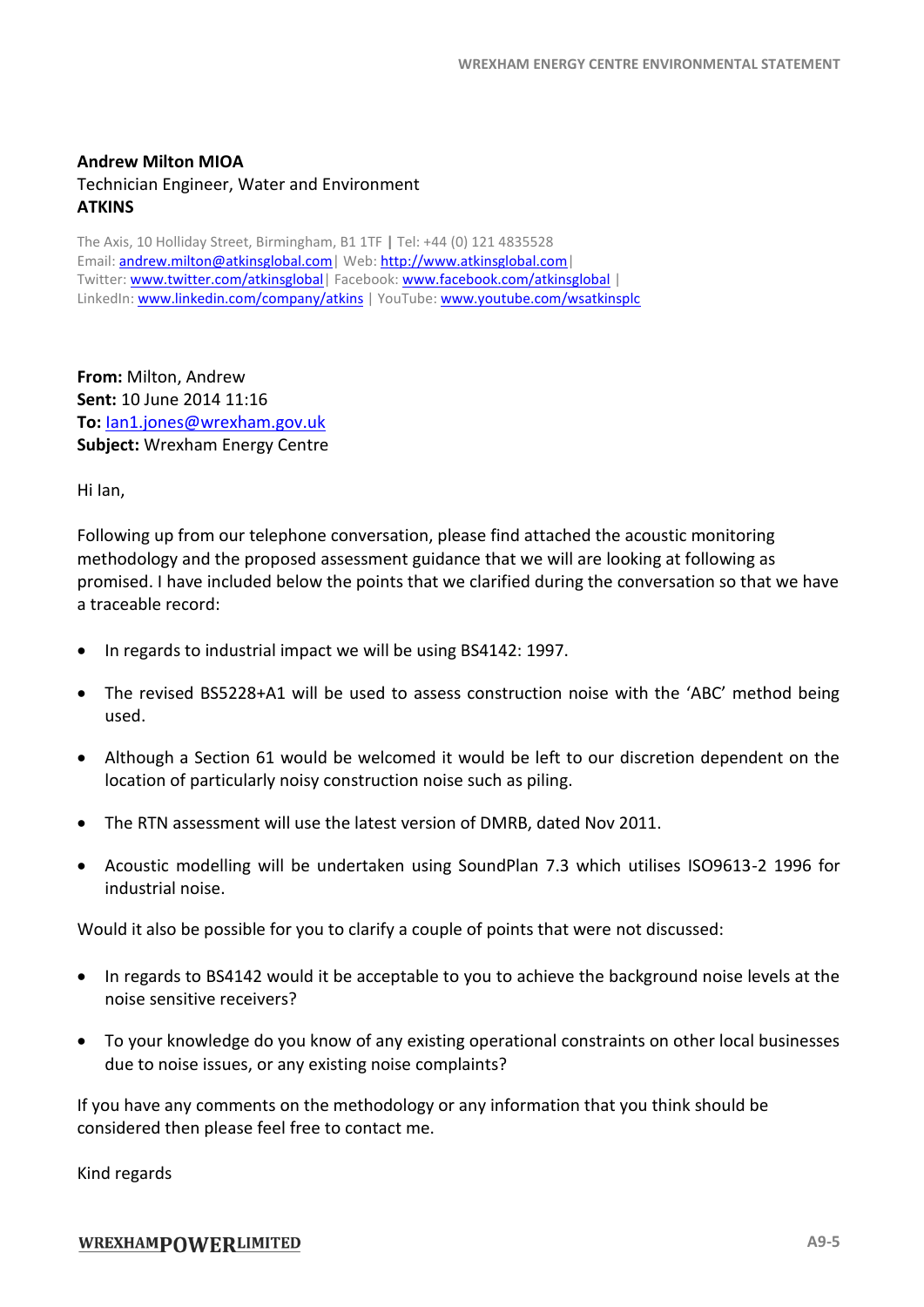#### **Andrew Milton AMIOA** Technician Engineer, Water and Environment **ATKINS**

Woodcote Grove, Ashley Road, Epsom, KT18 5BW**|** Tel: +44 (0) 121 4835528 Email: [andrew.milton@atkinsglobal.com|](mailto:andrew.milton@atkinsglobal.com) Web[: http://www.atkinsglobal.com|](http://www.atkinsglobal.com/) Twitter: [www.twitter.com/atkinsglobal|](http://www.twitter.com/atkinsglobal) Facebook[: www.facebook.com/atkinsglobal](file:///C:/Users/swan2208/AppData/Local/Microsoft/Windows/Temporary%20Internet%20Files/Content.Outlook/K5Q80I5M/www.facebook.com/atkinsglobal) | LinkedIn: [www.linkedin.com/company/atkins](file:///C:/Users/swan2208/AppData/Local/Microsoft/Windows/Temporary%20Internet%20Files/Content.Outlook/K5Q80I5M/www.linkedin.com/company/atkins) | YouTube: [www.youtube.com/wsatkinsplc](file:///C:/Users/swan2208/AppData/Local/Microsoft/Windows/Temporary%20Internet%20Files/Content.Outlook/K5Q80I5M/www.youtube.com/wsatkinsplc)

#### **Wrexham County Borough Council Consultation – To Paul Wright**

**From:** Wright, Paul <Paul.Wright@cyfoethnaturiolcymru.gov.uk> **Sent:** 20 January 2016 11:09 **To:** Milton, Andrew **Subject:** RE: Wrexham Energy Centre

Andy, Thanks for the update. I can confirm that we are still content with the proposed methodology, i.e. use of BS4142.

Regards,

**Paul Wright CEng CEnv MSc Arweinydd Tîm Rheoliad Diwydiant – Gogledd Cymru Industry Regulation Team Leader – North Wales** Cyfoeth Naturiol Cymru / Natural Resources Wales Ffordd Caer, Bwcle, Sir Y Fflint CH7 3AJ Chester Road, Buckley, Flintshire CH7 3AJ Ffôn / Tel: 03000 653890 E-bost: paul.wright@cyfoethnaturiolcymru.gov.uk E-mail: paul.wright@naturalresourceswales.gov.uk

**From:** Milton, Andrew [mailto:Andrew.Milton@atkinsglobal.com] **Sent:** 20 January 2016 10:08 **To:** Wright, Paul <Paul.Wright@cyfoethnaturiolcymru.gov.uk> **Subject:** Wrexham Energy Centre

Dear Paul,

As you are aware we have been working on the planning application for the proposed Wrexham Energy Centre and we just want to inform you of some changes as to how we are advancing this. Wrexham Energy Centre (WEC) comprises a combined cycle gas turbine Power Station Complex (PSC) with integral infrastructure works and an associated Gas Connection.

Previously it was expected that the entire scheme would be subject to a Development Consent Order (DCO), as a Nationally Significant Infrastructure Project. Whilst the Gas Connection forms part of the generating station, for the purposes of the Planning Act 2008 in Wales it does not constitute 'associated development'. A separate application will therefore be submitted to the local planning authority to seek planning permission for the Gas Connection, under the Town and Country Planning Act 1990. However, powers of compulsory acquisition over the land required for the Gas Connection are being sought as part of the DCO application for the Scheme. Each ES topic chapter therefore considers and assesses both the Power Station Complex and the associated Gas Connection individually and then together as the 'WEC'.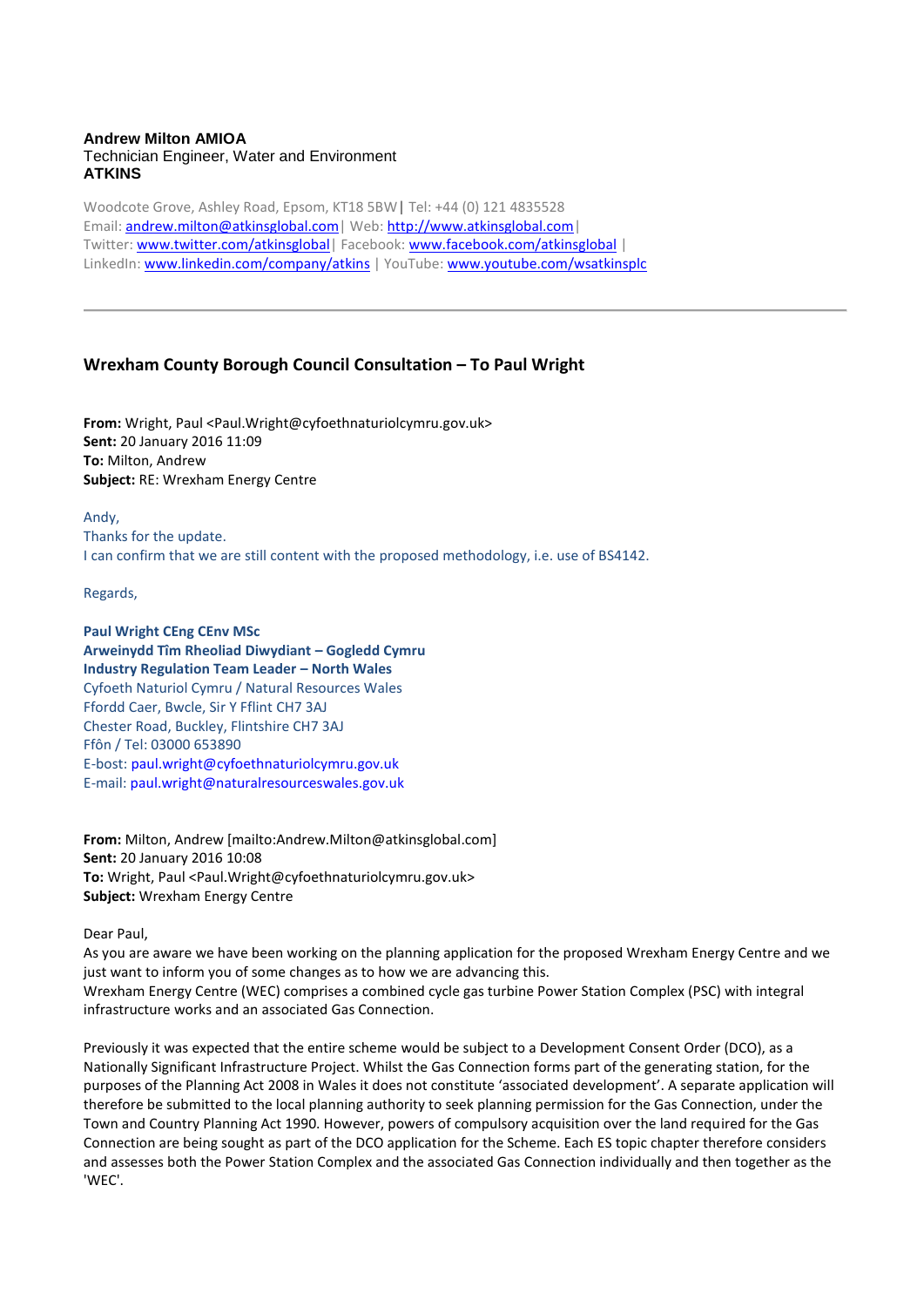Previously it was expected that the entire scheme would proceed under DCO. Whilst this is no longer the case, the assessment itself does not change, as it had already been undertaken taking the PSC and Gas Connection separately and then together. The ES will accompany both the DCO application and the local planning application Also I would just like to double check that you are still happy with the assessment methodology that we discussed Ian Jones, EHO for Wrexham CBC, some time back I have attached the email chains from previously for your reference.

#### Kind regards, **Andy Milton MIOA(d)**

Acoustician, Water, Ground and Environment **ATKINS** The Axis, 10 Holliday Street, Birmingham, B1 1TF **|** Tel: +44 (0) 121 4835528 Email: andrew.milton@atkinsglobal.com| Web: http://www.atkinsglobal.com| Twitter: www.twitter.com/atkinsglobal| Facebook: www.facebook.com/atkinsglobal | LinkedIn: www.linkedin.com/company/atkins | YouTube: www.youtube.com/wsatkinsplc

**From:** Wright, Paul <Paul.Wright@cyfoethnaturiolcymru.gov.uk> **Sent:** 24 November 2015 15:04 **To:** Milton, Andrew **Subject:** RE: Wrexham Energy Centre Andrew,

Yes, I'm still responsible for Industrial Regulation in North Wales, so channel any enquiries through me.

Regards,

Paul

**From:** Milton, Andrew [mailto:Andrew.Milton@atkinsglobal.com] **Sent:** 24 November 2015 14:50 **To:** Wright, Paul <Paul.Wright@cyfoethnaturiolcymru.gov.uk> **Subject:** RE: Wrexham Energy Centre

Hi Paul,

Just thought I would drop you a quick email to check if you were still the person to talk to about Wrexham Energy Centre when we pick it up again in the new year?

Kind regards,

**Andy Milton MIOA(d)** Acoustician, Water, Ground and Environment **ATKINS** The Axis, 10 Holliday Street, Birmingham, B1 1TF **|** Tel: +44 (0) 121 4835528 Email: andrew.milton@atkinsglobal.com| Web: http://www.atkinsglobal.com| Twitter: www.twitter.com/atkinsglobal| Facebook: www.facebook.com/atkinsglobal | LinkedIn: www.linkedin.com/company/atkins | YouTube[: www.youtube.com/wsatkinsplc](http://www.youtube.com/wsatkinsplc)

**From:** Wright, Paul [mailto:Paul.Wright@cyfoethnaturiolcymru.gov.uk] **Sent:** 19 September 2014 15:43 **To:** Milton, Andrew <Andrew.Milton@atkinsglobal.com> **Subject:** RE: Wrexham Energy Centre

#### WREXHAMPOWERLIMITED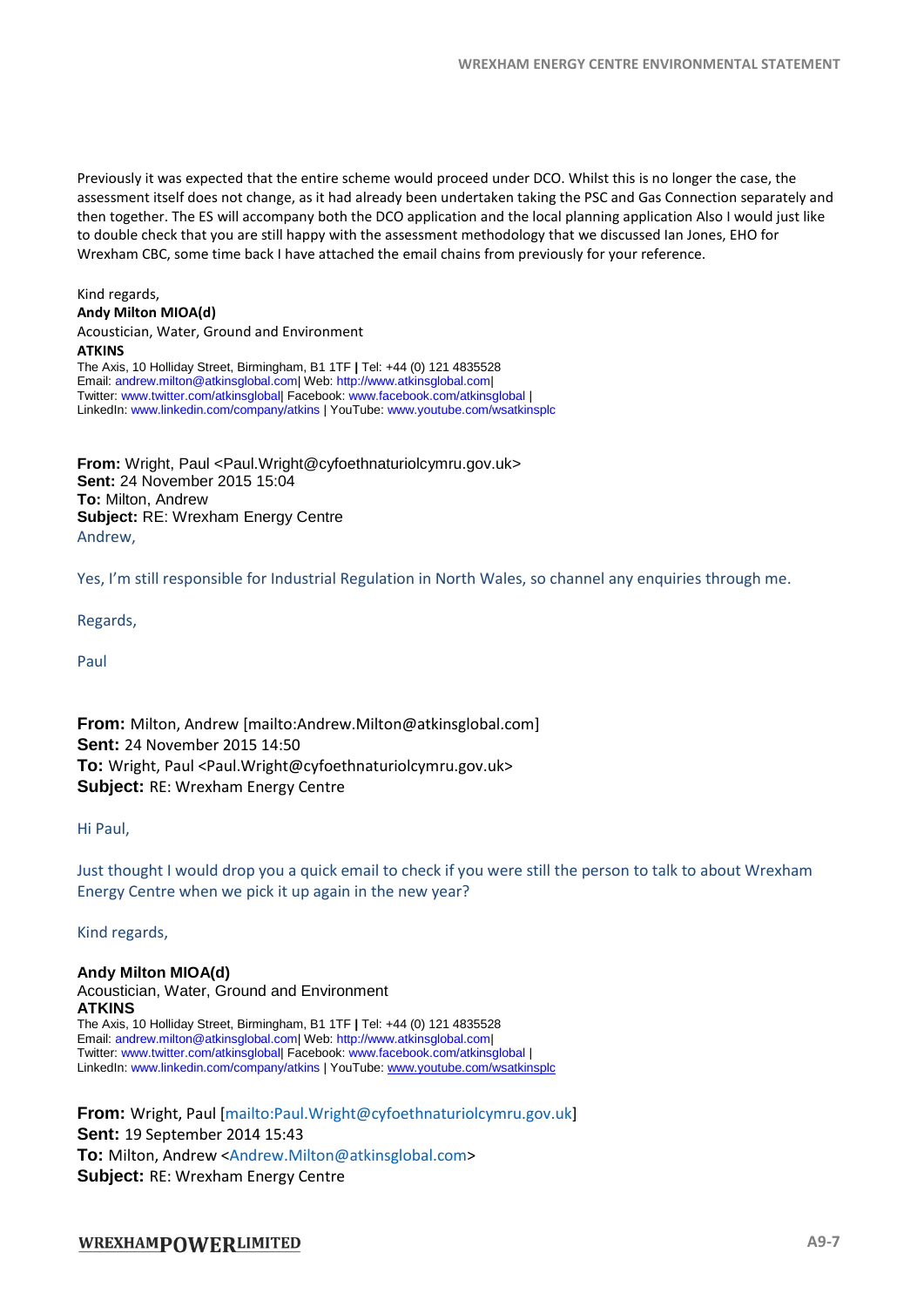#### Andrew,

Sorry for the delay in replying, I can now confirm that your proposal is acceptable.

Regards,

**Paul Wright CEng CEnv MSc Arweinydd Tîm Atal a Rheoli Llygredd Pollution Prevention & Control Team Leader** Cyfoeth Naturiol Cymru / Natural Resources Wales Ffordd Caer, Bwcle, Sir Y Fflint CH7 3AJ  $\overline{2}$ Chester Road, Buckley, Flintshire CH7 3AJ Ffôn / Tel: 01244 894545 E-bost: paul.wright@cyfoethnaturiolcymru.gov.uk E-mail: paul.wright@naturalresourceswales.gov.uk

**From:** Milton, Andrew [mailto:Andrew.Milton@atkinsglobal.com] **Sent:** 10 September 2014 11:00 **To:** Wright, Paul **Subject:** Wrexham Energy Centre

Dear Mr Wright,

I am undertaking a noise assessment to feed into an Environmental Statement for Wrexham Energy Centre and as part of this we are consulting with the relevant authorities to ensure that our methodology is in line with their expectations. As such I have already been in contact with Ian Jones who is the EHO for Wrexham County Borough Council and he has agreed our methodology but advised that I would also need to talk to yourself to make sure you were also happy with the approach. Due to time constraints we have already undertaken the noise survey following the approach confirmed by Ian, but I have attached the methodology for your reference.

The assessment of potential noise will be assessed using a number of standards and guidance, the key standards and methods will be as follow:

- BS4142:1997 – discussions with Ian lead to the agreement of operational noise should not exceed the existing background noise level at noise sensitive receiver

- The revised BS5228+A1 will be used to assess construction noise with the 'ABC' method being used.

- The road traffic noise assessment will use the latest version of DMRB, dated Nov 2011

- Acoustic modelling will be undertaken using SoundPlan 7.3 which utilises ISO9613-2 1996 for industrial noise.

Does this sound acceptable to you?

Kind regards,

#### **Andrew Milton MIOA(d)**

Acoustician, Water and Environment **ATKINS** The Axis, 10 Holliday Street, Birmingham, B1 1TF **|** Tel: +44 (0) 121 4835528 Email: andrew.milton@atkinsglobal.com| Web: http://www.atkinsglobal.com| Twitter: www.twitter.com/atkinsglobal| Facebook: www.facebook.com/atkinsglobal | LinkedIn: www.linkedin.com/company/atkins | YouTube: www.youtube.com/wsatkinsplc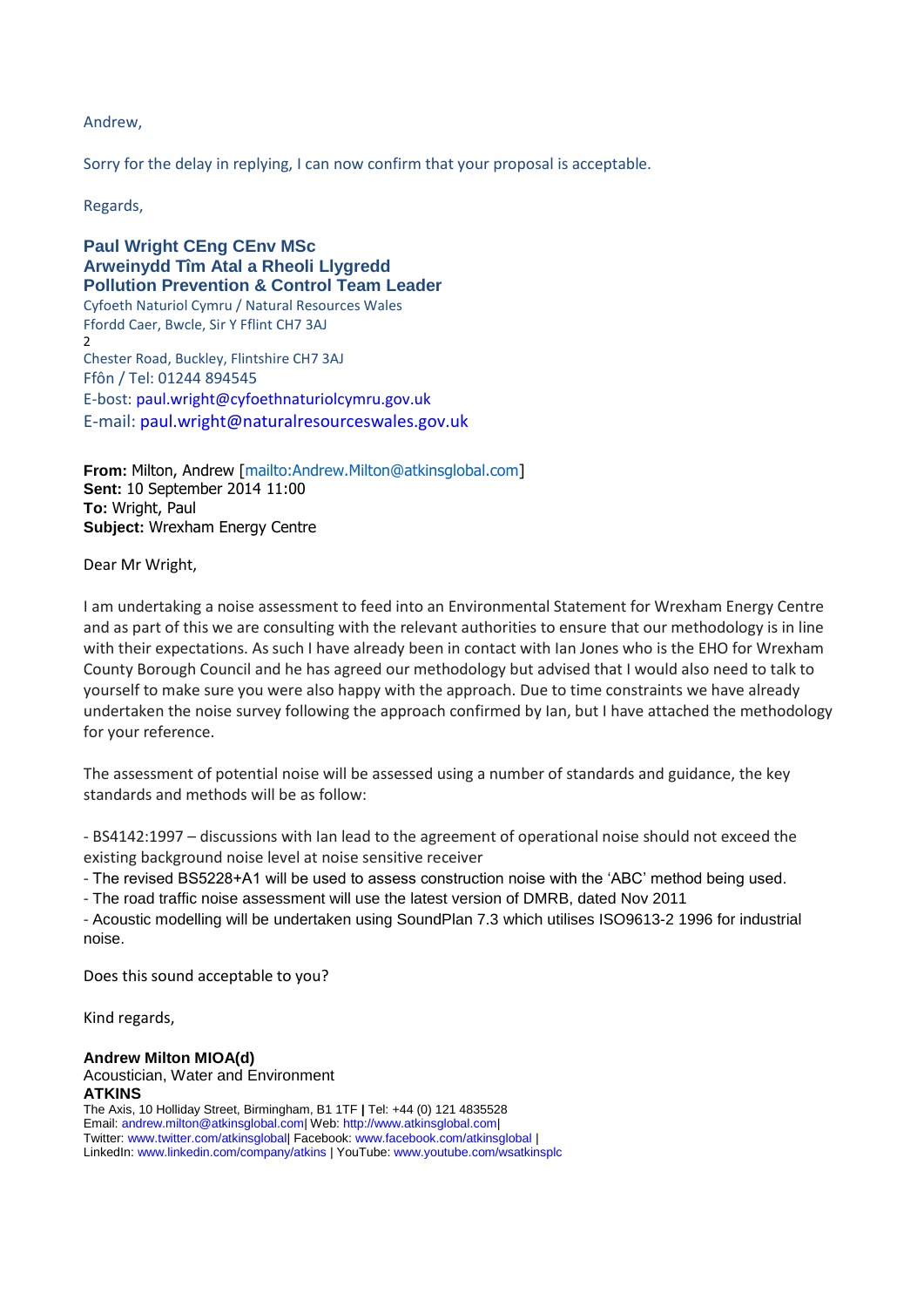#### **Natural Resources Wales Consultation**

Andrew,

Sorry for the delay in replying, I can now confirm that your proposal is acceptable.

Regards,

**Paul Wright CEng CEnv MSc Arweinydd Tîm Atal a Rheoli Llygredd Pollution Prevention & Control Team Leader** Cyfoeth Naturiol Cymru / Natural Resources Wales Ffordd Caer, Bwcle, Sir Y Fflint CH7 3AJ Chester Road, Buckley, Flintshire CH7 3AJ Ffôn / Tel: 01244 894545 E-bost: [paul.wright@cyfoethnaturiolcymru.gov.uk](mailto:paul.wright@cyfoethnaturiolcymru.gov.uk) E-mail: [paul.wright@naturalresourceswales.gov.uk](mailto:paul.wright@naturalresourceswales.gov.uk) 

**From:** Milton, Andrew [\[mailto:Andrew.Milton@atkinsglobal.com\]](mailto:Andrew.Milton@atkinsglobal.com) **Sent:** 10 September 2014 11:00 **To:** Wright, Paul **Subject:** Wrexham Energy Centre

Dear Mr Wright,

I am undertaking a noise assessment to feed into an Environmental Statement for Wrexham Energy Centre and as part of this we are consulting with the relevant authorities to ensure that our methodology is in line with their expectations. As such I have already been in contact with Ian Jones who is the EHO for Wrexham County Borough Council and he has agreed our methodology but advised that I would also need to talk to yourself to make sure you were also happy with the approach. Due to time constraints we have already undertaken the noise survey following the approach confirmed by Ian, but I have attached the methodology for your reference.

The assessment of potential noise will be assessed using a number of standards and guidance, the key standards and methods will be as follow:

- BS4142:1997 discussions with Ian lead to the agreement of operational noise should not exceed the existing background noise level at noise sensitive receiver.
- The revised BS5228+A1 will be used to assess construction noise with the 'ABC' method being used.
- The road traffic noise assessment will use the latest version of DMRB, dated Nov 2011.
- Acoustic modelling will be undertaken using SoundPlan 7.3 which utilises ISO9613-2 1996 for industrial noise.